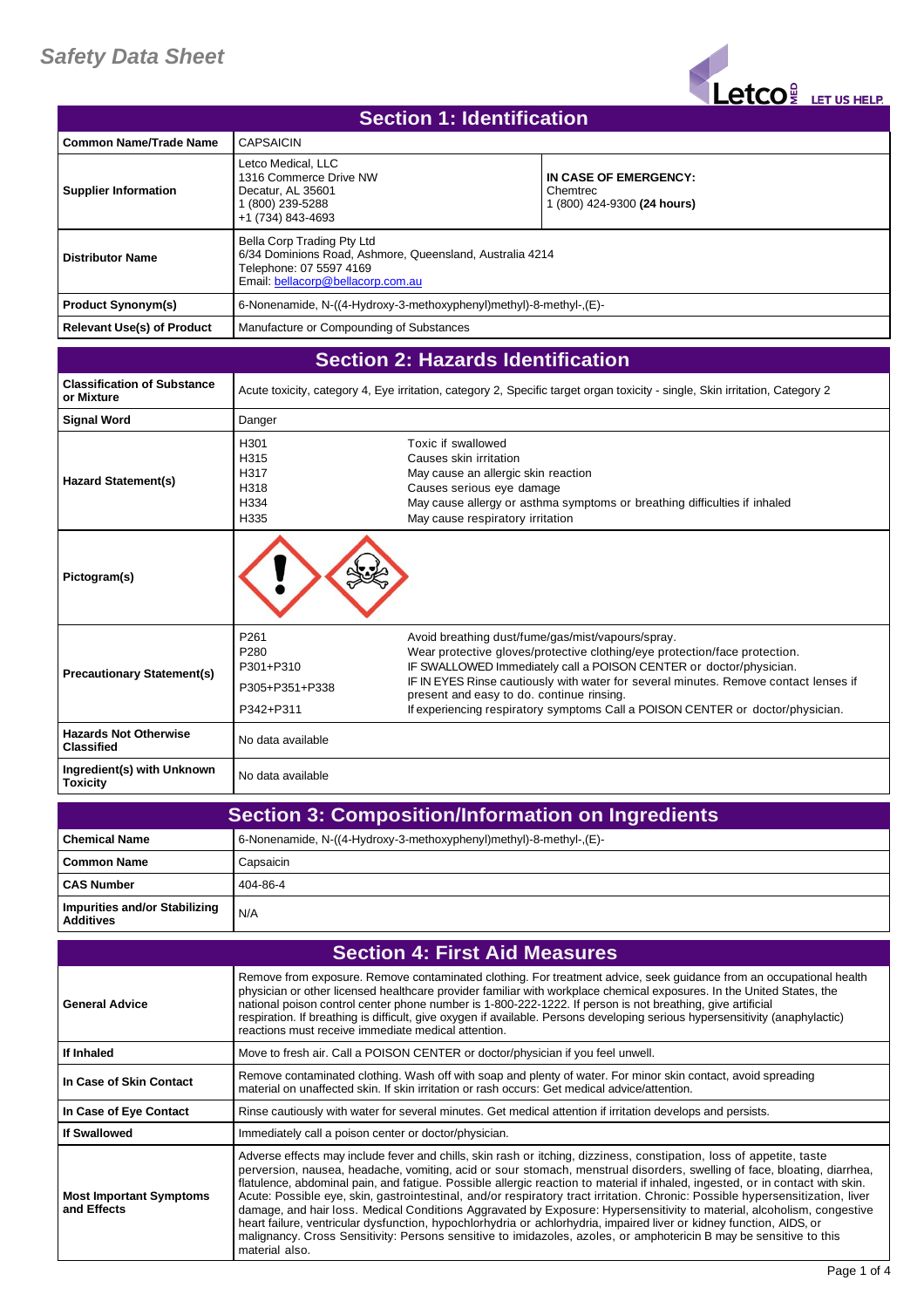| <b>Section 5: Fire Fighting Measures</b>                               |                                                                                                                                                                                                                                                                      |
|------------------------------------------------------------------------|----------------------------------------------------------------------------------------------------------------------------------------------------------------------------------------------------------------------------------------------------------------------|
| <b>Suitable Extinguishing</b><br>Media                                 | Water spray, dry chemical, carbon dioxide, or foam as appropriate for surrounding fire and materials.                                                                                                                                                                |
| <b>Special Hazards Arising</b><br>From the<br><b>Substance/Mixture</b> | No unusual fire or explosion hazards noted.                                                                                                                                                                                                                          |
| Special PPE and/or<br><b>Precautions for Firefighters</b>              | Wear suitable protective equipment. As with all fires, evacuate personnel to a safe area. Fire fighters should use self-<br>contained breathing equipment and protective clothing. Cool containers exposed to flames with water until well after the fire<br>is out. |

| <b>Section 6: Accidental Release Measures</b>                                                  |                                                                                                                                                                                                  |
|------------------------------------------------------------------------------------------------|--------------------------------------------------------------------------------------------------------------------------------------------------------------------------------------------------|
| <b>Personal Precautions,</b><br><b>Protective Equipment and</b><br><b>Emergency Procedures</b> | Keep unnecessary personnel away. Do not touch damaged containers or spilled material unless.                                                                                                     |
| <b>Methods and Materials</b><br><b>Used for Containment</b>                                    | Prevent further leakage or spillage if safe to do so. Do not let product enter drains.                                                                                                           |
| <b>Cleanup Procedures</b>                                                                      | Sweep up or vacuum up spillage and collect in suitable container for disposal. Avoid the generation of dusts during<br>clean-up. For waste disposal, see section 13 of the SDS. Wash spill site. |

| <b>Section 7: Handling and Storage</b>  |                                                                                                                                                                                                                                                                                                                                                      |
|-----------------------------------------|------------------------------------------------------------------------------------------------------------------------------------------------------------------------------------------------------------------------------------------------------------------------------------------------------------------------------------------------------|
| <b>Precautions for Safe</b><br>Handling | As a general rule, avoid all contact and inhalation of dust, mists, and/or vapors associated with the material. Clean<br>equipment and work surfaces with suitable detergent or solvent after use. After removing gloves, wash hands and other<br>exposed skin thoroughly. Use of a designated area is recommended for handling of potent materials. |
| <b>Conditions for Safe Storage</b>      | Store in tight container as defined in the USP-NF. This material should be handled and stored per label instructions to<br>ensure product integrity. Store in a well-ventilated place. Keep container tightly closed. Store locked up.                                                                                                               |

| <b>Section 8: Exposure Controls/Personal Protection</b>                 |                                                                                                                                                                                                                                                                                                                                                                                                                                                                                                                                                                                                                                                                                             |
|-------------------------------------------------------------------------|---------------------------------------------------------------------------------------------------------------------------------------------------------------------------------------------------------------------------------------------------------------------------------------------------------------------------------------------------------------------------------------------------------------------------------------------------------------------------------------------------------------------------------------------------------------------------------------------------------------------------------------------------------------------------------------------|
| <b>Components with</b><br><b>Workplace Control</b><br><b>Parameters</b> | No exposure standards allocated.                                                                                                                                                                                                                                                                                                                                                                                                                                                                                                                                                                                                                                                            |
| <b>Appropriate Engineering</b><br><b>Controls</b>                       | Handle in accordance with good industrial hygiene and safety practice.                                                                                                                                                                                                                                                                                                                                                                                                                                                                                                                                                                                                                      |
| <b>PPE - Eye/Face Protection</b>                                        | Safety glasses with side shields are recommended. Face shields or goggles may be required if splash potential exists or<br>if corrosive materials are present. Approved eye protection (e.g., bearing the ANSI Z 87 or CSA stamp) is preferred.<br>Maintain eyewash facilities in the work area.                                                                                                                                                                                                                                                                                                                                                                                            |
| <b>PPE - Skin Protection</b>                                            | Chemically compatible gloves. For handling solutions, ensure that the glove material is protective against the solvent<br>being used. Use handling practices that minimize direct hand contact. Employees who are sensitive to natural rubber<br>(latex) should use nitrile or other synthetic nonlatex gloves. Use of powdered latex gloves should be avoided due to the<br>risk of latex allergy. This material is irritating to skin. To reduce the risk of contamination of skin and surfaces, wear two<br>pairs of gloves. Remove the outer gloves after handling and cleanup of the material, and remove the inner gloves only<br>after removing other personal protective equipment. |
| <b>PPE - Body Protection</b>                                            | Chemically compatible gloves. For handling solutions, ensure that the glove material is protective against the solvent<br>being used. Use handling practices that minimize direct hand contact. Employees who are sensitive to natural rubber<br>(latex) should use nitrile or other synthetic nonlatex gloves. Use of powdered latex gloves should be avoided due to the<br>risk of latex allergy. This material is irritating to skin. To reduce the risk of contamination of skin and surfaces, wear two<br>pairs of gloves. Remove the outer gloves after handling and cleanup of the material, and remove the inner gloves only<br>after removing other personal protective equipment. |
| <b>PPE - Respiratory</b><br><b>Protection</b>                           | Splash goggles. Full suit. Dust respirator. Boots. Gloves. A self-contained breathing apparatus should be used to avoid<br>inhalation of the product. Suggested protective clothing might not be sufficient; consult a specialist BEFORE handling this<br>product.                                                                                                                                                                                                                                                                                                                                                                                                                          |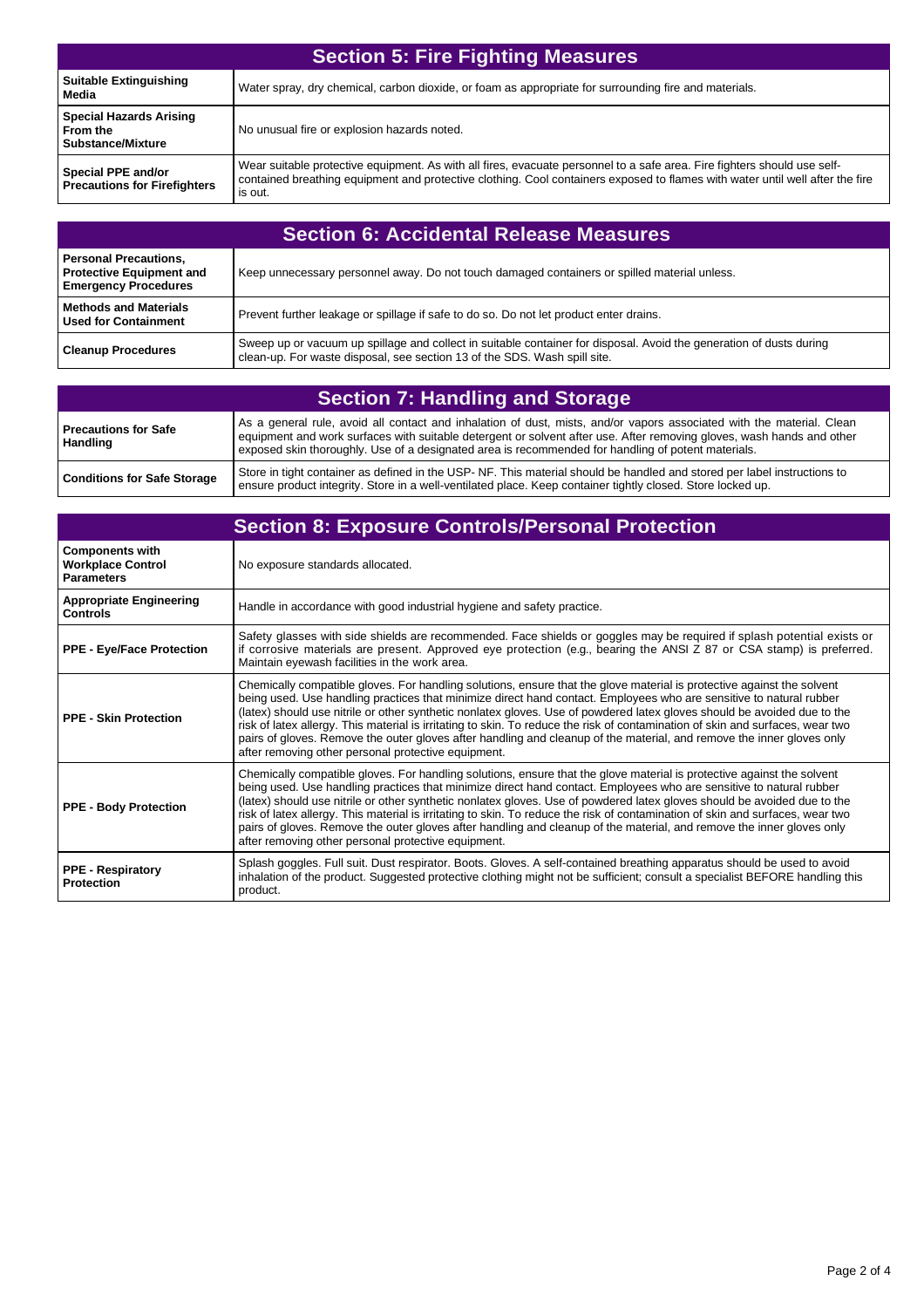| <b>Section 9: Physical and Chemical Properties</b>       |                                             |
|----------------------------------------------------------|---------------------------------------------|
| Appearance                                               | Off-white clumpy powder.                    |
| <b>Upper/Lower Flammability</b><br>or Explosive Limits   | No data available                           |
| Odor                                                     | Odorless or characteristic, pungent odor.   |
| <b>Vapor Pressure</b>                                    | < 0.0000001 kPa at 25 °C                    |
| <b>Odor Threshold</b>                                    | No data available                           |
| <b>Vapor Density</b>                                     | No data available                           |
| pH                                                       | Not applicable.                             |
| <b>Relative Density</b>                                  | No data available                           |
| <b>Melting Point/Freezing</b><br>Point                   | 134.6 - 150.8 °F (57 - 66 °C)               |
| <b>Solubility</b>                                        | Solubility in water: Practically insoluble. |
| <b>Initial Boiling Point and</b><br><b>Boiling Range</b> | Not available.                              |
| <b>Flash Point</b>                                       | 235.4 °F (113.0 °C)                         |
| <b>Evaporation Rate</b>                                  | No data available                           |
| <b>Flammability (Solid, Gas)</b>                         | No data available                           |
| <b>Partition Coefficient</b>                             | No data available                           |
| <b>Auto-Ignition Temperature</b>                         | No data available                           |
| <b>Decomposition</b><br><b>Temperature</b>               | No data available                           |
| <b>Viscosity</b>                                         | No data available                           |

| <b>Section 10: Stability and Reactivity</b>         |                                                                                                    |  |
|-----------------------------------------------------|----------------------------------------------------------------------------------------------------|--|
| Reactivity                                          | No data available                                                                                  |  |
| <b>Chemical Stability</b>                           | Material is stable under normal conditions.                                                        |  |
| <b>Possibility of Hazardous</b><br><b>Reactions</b> | No dangerous reaction known under conditions of normal use.                                        |  |
| <b>Conditions to Avoid</b>                          | None known.                                                                                        |  |
| <b>Incompatible Materials</b>                       | No data available                                                                                  |  |
| <b>Hazardous Decomposition</b><br><b>Products</b>   | NO <sub>x</sub> . Irritating and/or toxic fumes or gases. Emits toxic fumes under fire conditions. |  |

| <b>Section 11: Toxicological Information</b>                                  |                                                                                                                                                                                                                         |
|-------------------------------------------------------------------------------|-------------------------------------------------------------------------------------------------------------------------------------------------------------------------------------------------------------------------|
| <b>Acute Toxicity - LD50 Oral</b>                                             | LD50 Oral - rat- 148,1 mg/kg LD50 Dermal - mouse - 47.2 mg/kg                                                                                                                                                           |
| <b>Acute Toxicity - Inhalation</b>                                            | No data available                                                                                                                                                                                                       |
| <b>Acute Toxicity - Dermal</b>                                                | No data available                                                                                                                                                                                                       |
| <b>Acute Toxicity - Eye</b>                                                   | No data available                                                                                                                                                                                                       |
| <b>Skin Corrosion/Irritation</b>                                              | Causes skin irritation.                                                                                                                                                                                                 |
| <b>Serious Eye</b><br>Damage/Irritation                                       | Causes serious eye irritation.                                                                                                                                                                                          |
| <b>Respiratory or Skin</b><br><b>Sensitization</b>                            | Classification not possible. May cause an allergic skin reaction. Contact dermatitis has been reported in the literature.<br>Delayed contact hypersensitivity test Result: Sensitizing. Species: Guinea pig Organ: Skin |
| <b>Germ Cell Mutagenicity</b>                                                 | Based on available data, the classification criteria are not met. Results of genotoxicity tests are mixed. Data from germ cell<br>mutagenicity tests were not found.                                                    |
| <b>Carcinogenicity IARC</b>                                                   | Classification not possible. This product is not considered to be a carcinogen by IARC, ACGIH, NTP, or OSHA.                                                                                                            |
| <b>Carcinogenicity ACGIH</b>                                                  | Classification not possible. This product is not considered to be a carcinogen by IARC, ACGIH, NTP, or OSHA.                                                                                                            |
| <b>Carcinogenicity NTP</b>                                                    | Classification not possible. This product is not considered to be a carcinogen by IARC, ACGIH, NTP, or OSHA.                                                                                                            |
| <b>Carcinogenicity OSHA</b>                                                   | Classification not possible. This product is not considered to be a carcinogen by IARC, ACGIH, NTP, or OSHA.                                                                                                            |
| <b>Reproductive Toxicity</b>                                                  | Based on available data, the classification criteria are not met. Effects occurred at high doses in animals.                                                                                                            |
| <b>Specific Target Organ</b><br><b>Toxicity - Single Exposure</b>             | Respiratory tract irritation.                                                                                                                                                                                           |
| <b>Specific Target Organ</b><br><b>Toxicity - Repeated</b><br><b>Exposure</b> | Based on available data, the classification criteria are not met                                                                                                                                                        |
| <b>Aspiration Hazard</b>                                                      | Based on available data, the classification criteria are not met                                                                                                                                                        |